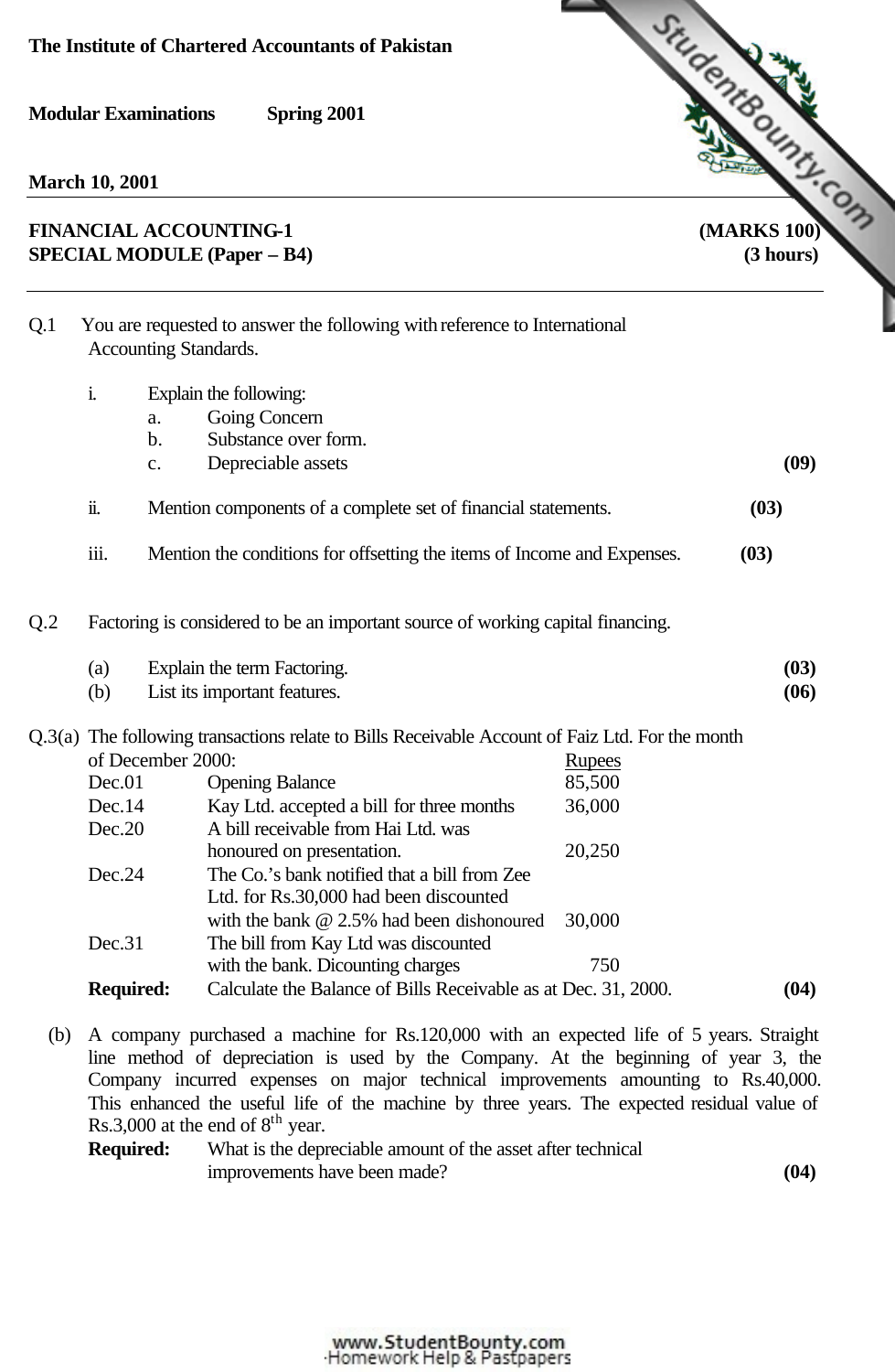- Q 4 On 31<sup>st</sup> December 2000, the Cash Book of XYZ Trading [Company showed a debit balance](http://www.studentbounty.com/) of Rs. 850. On comparing the Cash Book with the Bank Statement, and a debit balance in the Markov 31<sup>st</sup> December 2000 of Rs. 850. On comparing the Cash Book with the Bank Statement, discrepancies were noted:
	- (a) Cheques issued for Rs. 600 were not presented at Bank by  $31<sup>st</sup>$  December 2000.
	- (b) Cheques of Rs. 800 were deposited in Bank but were not cleared.
	- (c) Rs. 2,000 being the proceeds of a Bill Receivable collected appears in the Bank Statement but not in the Cash Book.
	- (d) A cheque for Rs. 100 received from X & Company and deposited in Bank was dishonoured. No advice of non-payment was received from Bank till the first of next January 2001.
	- (e) The Bank has paid a Bill Payable amounting to Rs. 450 but it has not been entered in the Cash Book.
	- (f) A Bill Receivable for Rs. 800, which was discounted with the Bank was due this month. It was dishonoured by the drawee on due date.
	- (g) A cheque for Rs. 510 was paid into Bank but the Bank credited the account with Rs. 501 by mistake.
	- (h) A cheque for Rs. 50 was deposited into Bank but the same was credited to a wrong account.
	- (i) Rs. 200 was deposited by a customer direct into the Bank.
	- (j) The Bank received interest on debentures on behalf of the Company the amount being Rs. 250.
	- (k) A cheque for Rs. 150 received from a customer deposited into Bank but the same was not entered into the Cash Book.
	- (l) The bank paid Rs. 125 by way of Insurance premium.
	- (m) The Bank charged Rs. 9 as their commission for collecting outstation cheques and allowed interest of Rs. 10 on the Company's balance.
	- (n) A cheque for Rs. 25 entered into the Cash Book was omitted to be banked.

### **Required:**

Prepare a Bank Reconciliation Statement and show the balance as per Bank Statement. **(10)** Statement. **(10)**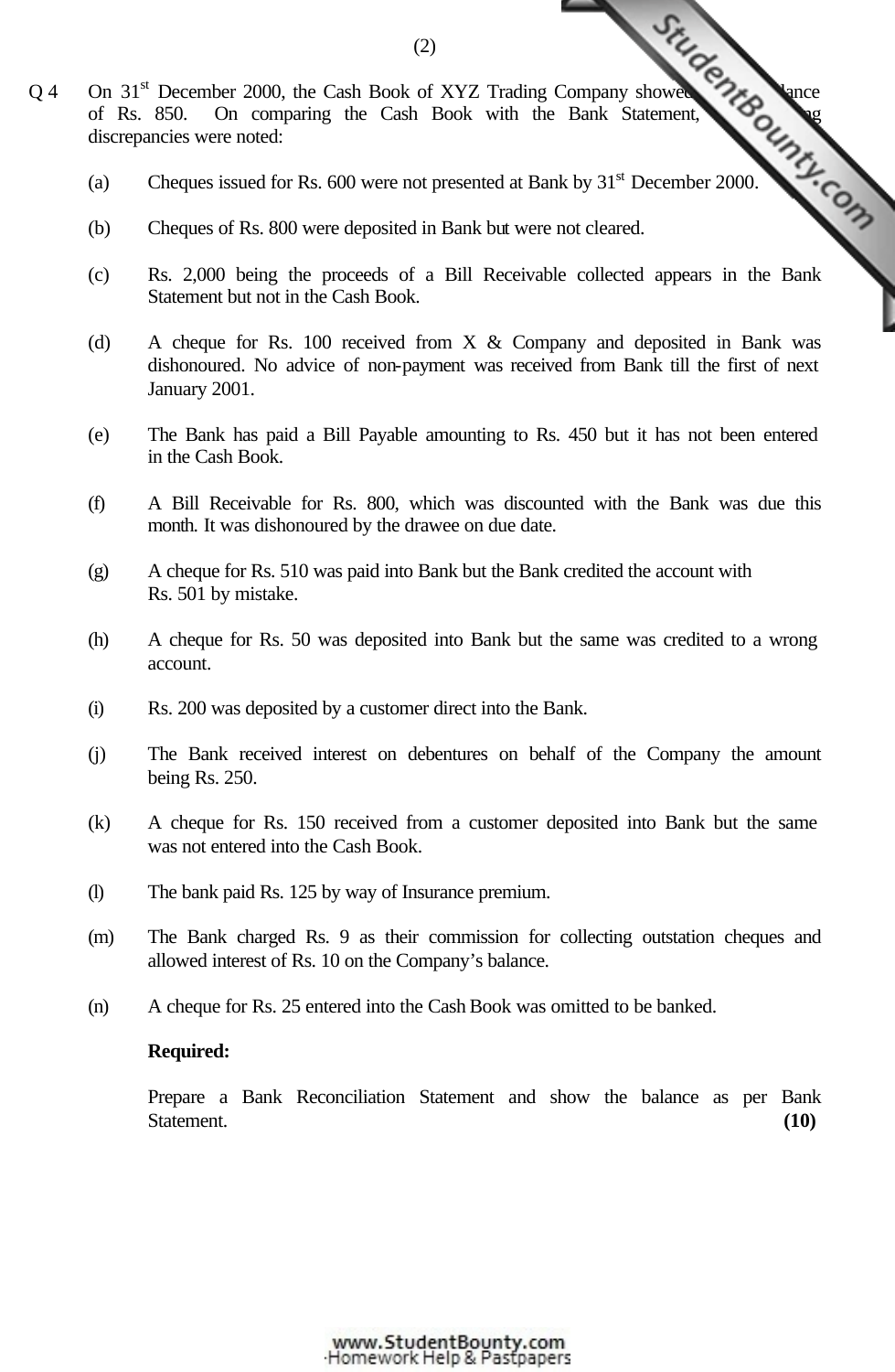Q.5 The Trial Balance of Johnson & Company a manufacturing concern, as a 31st December 2000

| was:          |                                                                                              |        |          |          |
|---------------|----------------------------------------------------------------------------------------------|--------|----------|----------|
|               |                                                                                              |        | Rs.      | Umr.Com  |
|               | Drawings                                                                                     |        | 7,650    |          |
| <b>Sales</b>  |                                                                                              |        |          |          |
|               | Income from investment                                                                       |        |          |          |
|               | Purchase of Raw materials                                                                    |        | 34,630   |          |
|               | Manufacturing wages                                                                          |        | 39,720   |          |
|               | Repairs and renewals                                                                         |        | 1,580    |          |
| Rent          |                                                                                              |        | 2,600    |          |
|               | Heat and light                                                                               |        | 3,574    |          |
| Power         |                                                                                              |        | 8,600    |          |
|               | Office expense                                                                               |        | 2,140    |          |
|               | Telephone                                                                                    |        | 662      |          |
|               | Supervisory wages                                                                            |        | 8,656    |          |
|               | Office salaries                                                                              |        | 5,460    |          |
|               | Selling and distribution expenses                                                            |        | 10,400   |          |
|               | Land, at cost                                                                                |        | 8,500    |          |
|               | Factory building at cost                                                                     |        | 25,000   |          |
|               | Depreciation on buildings                                                                    |        |          | 8,000    |
|               | Plant and machinery at cost                                                                  |        | 54,000   |          |
|               | Depreciation on Plant and machinery                                                          |        |          | 22,000   |
|               | Investment at cost                                                                           |        | 8,000    |          |
|               | Opening stock 01 January                                                                     |        |          |          |
|               | Raw materials                                                                                |        |          |          |
|               | Finished goods                                                                               |        | 29,400   |          |
| Debtors       |                                                                                              |        | 19,600   |          |
| Loans         |                                                                                              |        | 5,000    |          |
|               | Creditors                                                                                    |        |          | 27,970   |
|               | Capital Account                                                                              |        |          | 68,400   |
|               | Provision for doubtful debts                                                                 |        |          | 750      |
|               | Insurance                                                                                    |        | 1,460    |          |
|               | Bank overdraft                                                                               |        |          | 6,632    |
|               |                                                                                              |        | -------- | -------- |
|               |                                                                                              |        | 276,632  | 276,632  |
| Notes:        |                                                                                              |        | =====    |          |
| a.            | Closing Stock (at cost) were:                                                                |        |          |          |
|               | Raw materials                                                                                | 8,240  |          |          |
|               | Finished goods                                                                               | 23,420 |          |          |
| $\mathbf b$ . | Rent for the $\frac{1}{2}$ year to 31 <sup>st</sup> March next year had been paid Rs. 2,040. |        |          |          |
|               | The rented building is used 80 % for manufacturing and 20 % for                              |        |          |          |
|               | administration.                                                                              |        |          |          |
| c.            | The following accruals were estimated:                                                       |        |          |          |
|               | Heat and light                                                                               | 140    |          |          |
|               | Power                                                                                        | 430    |          |          |

| 31                       |
|--------------------------|
| Insurance had been paid: |
| 340                      |
| 642                      |
|                          |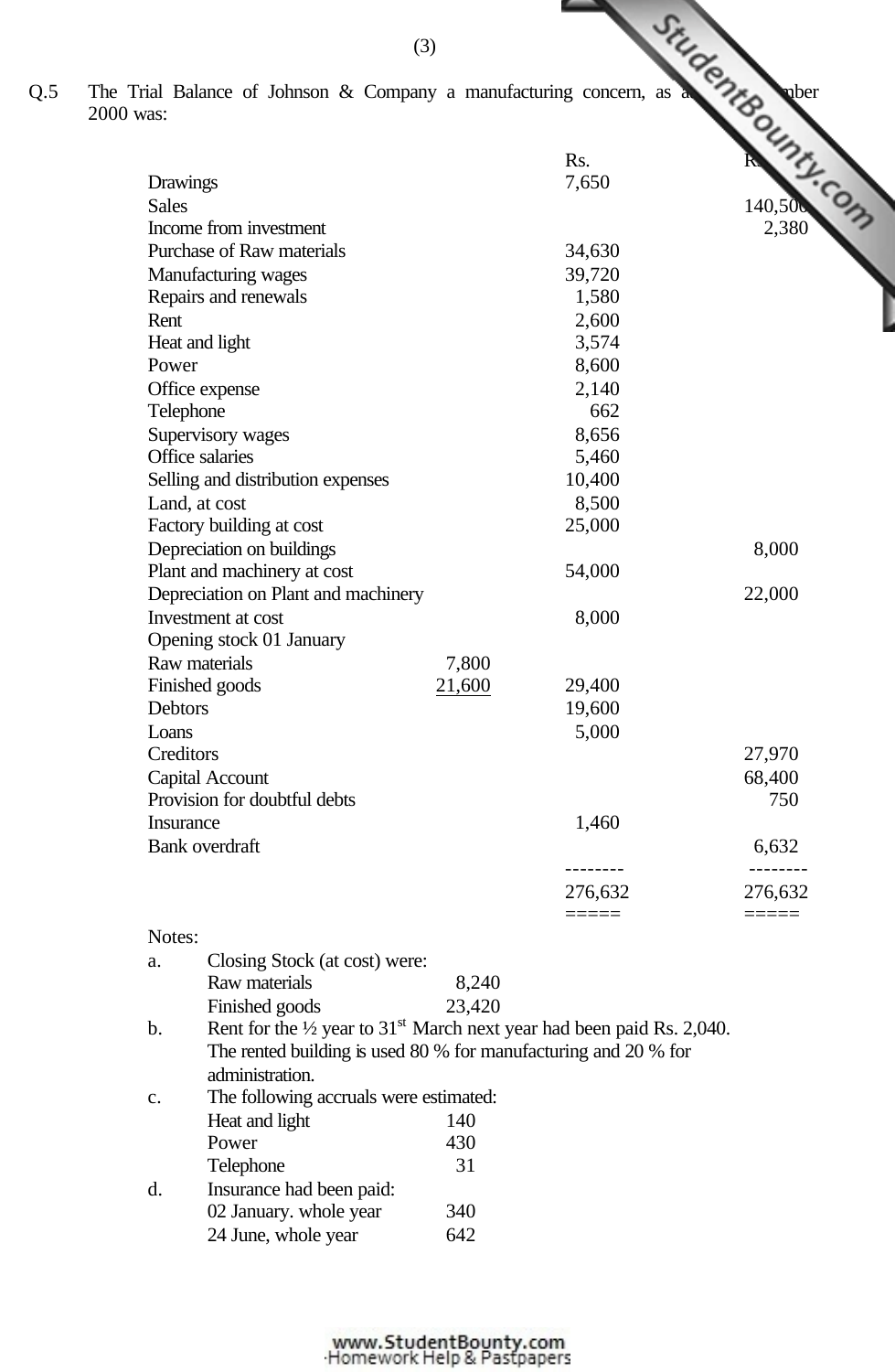|     |                   |                                                                    |                   | Office repairs Rs. 83.<br>The factory occupies four-fifth of the buildings and this fraction<br>incurances, as well as to heat and light to apportion these costs.<br>interval is to be adjusted to 5 % of debtors. |                  |
|-----|-------------------|--------------------------------------------------------------------|-------------------|---------------------------------------------------------------------------------------------------------------------------------------------------------------------------------------------------------------------|------------------|
|     | e.                |                                                                    |                   |                                                                                                                                                                                                                     |                  |
|     | f.                |                                                                    |                   |                                                                                                                                                                                                                     |                  |
|     | g.                |                                                                    |                   |                                                                                                                                                                                                                     |                  |
|     | h.                |                                                                    |                   |                                                                                                                                                                                                                     |                  |
|     |                   |                                                                    |                   |                                                                                                                                                                                                                     |                  |
|     |                   |                                                                    |                   |                                                                                                                                                                                                                     |                  |
|     | <b>Required:</b>  |                                                                    |                   |                                                                                                                                                                                                                     |                  |
|     |                   | $31st$ December 2000.                                              |                   | Prepare a manufacturing, trading and profit and loss account and Balance Sheet as at                                                                                                                                | (15)             |
| Q.6 |                   |                                                                    |                   | The Income and Expenditure Account of the Citizen Club for the year 2000 is as follows:                                                                                                                             |                  |
|     | Expenditure       |                                                                    | Rs.               | Income                                                                                                                                                                                                              | Rs.              |
|     | Salaries          | Printing and Stationery                                            | 120,000<br>6,000  | Subscription<br>Enterance fee                                                                                                                                                                                       | 170,000<br>4,000 |
|     | Postage           |                                                                    | 500               | <b>Contribution for Dinner</b>                                                                                                                                                                                      | 36,000           |
|     | Telephone         |                                                                    | 1,500             |                                                                                                                                                                                                                     |                  |
|     |                   | <b>General Expenses</b>                                            | 12,000<br>5,500   |                                                                                                                                                                                                                     |                  |
|     | <b>Audit Fees</b> | Interest and Bank charges                                          | 2,500             |                                                                                                                                                                                                                     |                  |
|     |                   | <b>Annual Dinner expenses</b>                                      | 25,000            |                                                                                                                                                                                                                     |                  |
|     | Depreciation      |                                                                    | 7,000             |                                                                                                                                                                                                                     |                  |
|     | <b>Surplus</b>    |                                                                    | 30,000<br>------- |                                                                                                                                                                                                                     |                  |
|     |                   |                                                                    | 210,000           |                                                                                                                                                                                                                     | 210,000          |
|     |                   | The account has been prepared after the following adjustments:     |                   |                                                                                                                                                                                                                     |                  |
|     | a.                | Subscription outstanding as at $31st$ December 1999                |                   |                                                                                                                                                                                                                     | 16,000           |
|     | b.                | Subscription outstanding as at 31 <sup>st</sup> December 2000      |                   |                                                                                                                                                                                                                     | 18,000           |
|     | c.                | Subscription received in advance on 31 <sup>st</sup> December 1999 |                   |                                                                                                                                                                                                                     | 13,000           |
|     | d.                | Subscription received in advance on 31 <sup>st</sup> December 2000 |                   |                                                                                                                                                                                                                     | 8,400            |
|     | e.                | Salaries outstanding as at $31st$ December 1999                    |                   |                                                                                                                                                                                                                     | 6,000            |
|     | f.                | Salaries outstanding as at 31 <sup>st</sup> December 2000          |                   |                                                                                                                                                                                                                     | 8,000            |
|     | g.                | Audit fees for 1999 paid during 2000                               |                   |                                                                                                                                                                                                                     | 2,000            |
|     | h.                | Audit fees for 2000 not paid                                       |                   |                                                                                                                                                                                                                     | 2,500            |
|     |                   | The club owned a building since 1999                               |                   |                                                                                                                                                                                                                     | 190,000          |
|     | i.                |                                                                    |                   |                                                                                                                                                                                                                     |                  |
|     | j.                |                                                                    |                   | The club had sports equipment on $31st$ December 1999 valued at                                                                                                                                                     | 52,000           |
|     |                   | At the end of the year after depreciation of Rs. 7,000             |                   |                                                                                                                                                                                                                     |                  |
|     |                   | Equipment amounted to                                              |                   |                                                                                                                                                                                                                     | 63,000           |
|     | k.                |                                                                    |                   | In 1999, the Club had raised a bank loan which is still not paid                                                                                                                                                    | 30,000           |

## **Required:** Prepare the Receipt and Payment Account of the Club for the year  $2000$  and the Balance Sheet as at  $31<sup>st</sup>$  December 2000. All workings should form part of your answer. **(15)**